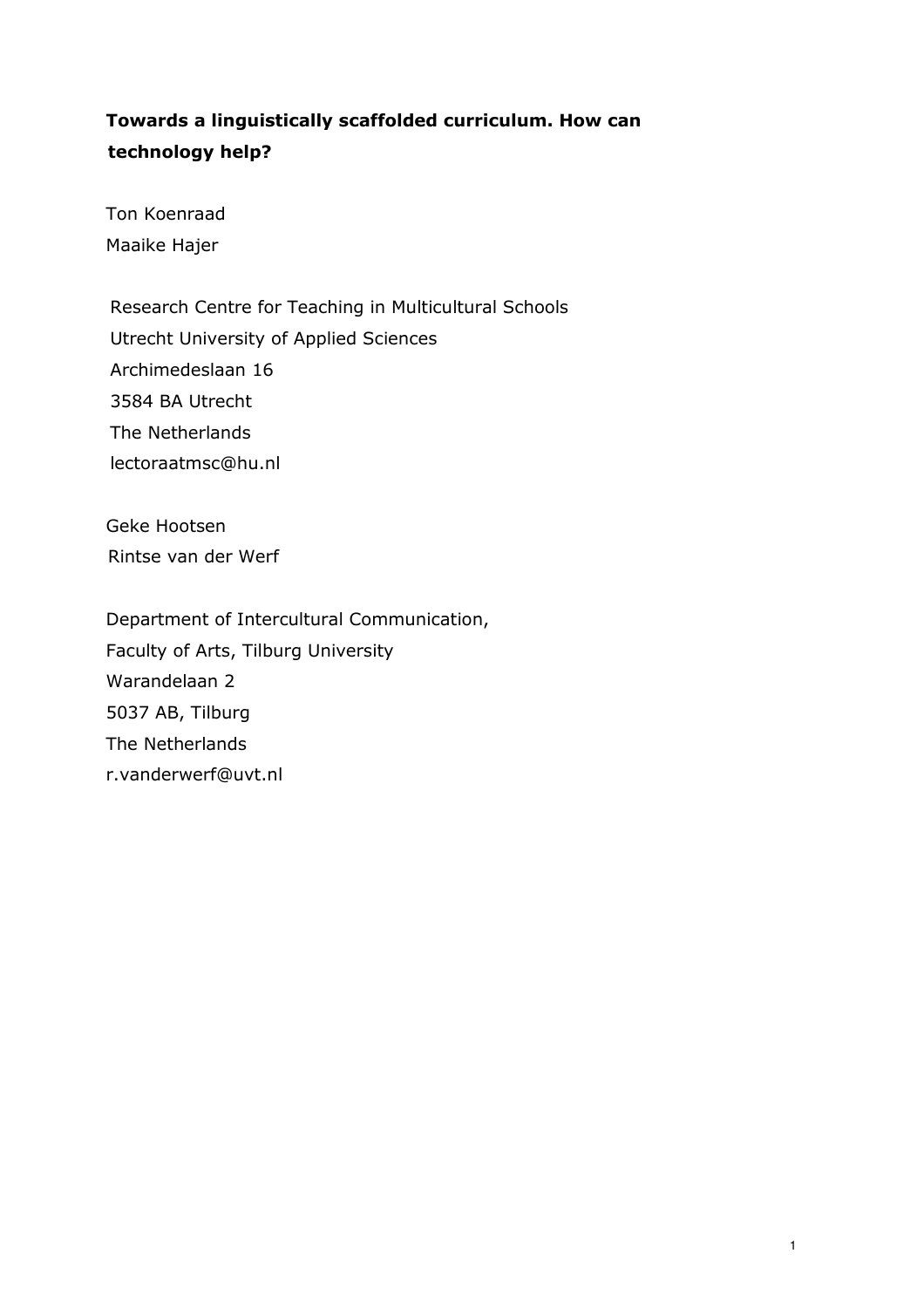# Towards a linguistically scaffolded curriculum. How can technology help?

## Abstract

This paper reports on the rationale for and development of the CATS project<sup>i</sup>.

The main objective of this project (2006-2007) is to develop a model for curriculum redesign to optimize the development of the academic and professional literacy skills of Dutch students in Higher Education. The theoretical underpinnings for and the developmental process of a content and language integrated approach facilitated by Information and Communication Technology (ICT) will be presented. We describe the design of language corpus-based software tools aimed at the promotion of student autonomy in academic reading and writing skills development and the use of a streaming video application to facilitate feedback procedures to workplace related specialised discourse. We will outline the design of the first experimental implementations in three Universities of Applied Sciences in The Netherlands. In the

# conclusion the implications of the interim evaluation results for the further development of the project are discussed.

# 1. Introduction

As reported in a number of publications (Crul & Wolff, 2003; Severiens, Wolff, and Rezai, 2006) many, especially first year, students in Dutch Higher Vocational Education appear not to have the adequate language proficiency levels in Dutch to complete theirs studies successfully and to function well as a professional. The adoption of competency-based pedagogical models in Dutch Higher Professional Education, the increased intake of students studying subject matter through a second language and the entry of new target groups such as Secondary Vocational Education students have been suggested as possible explanations for the increase in the numbers of students involved.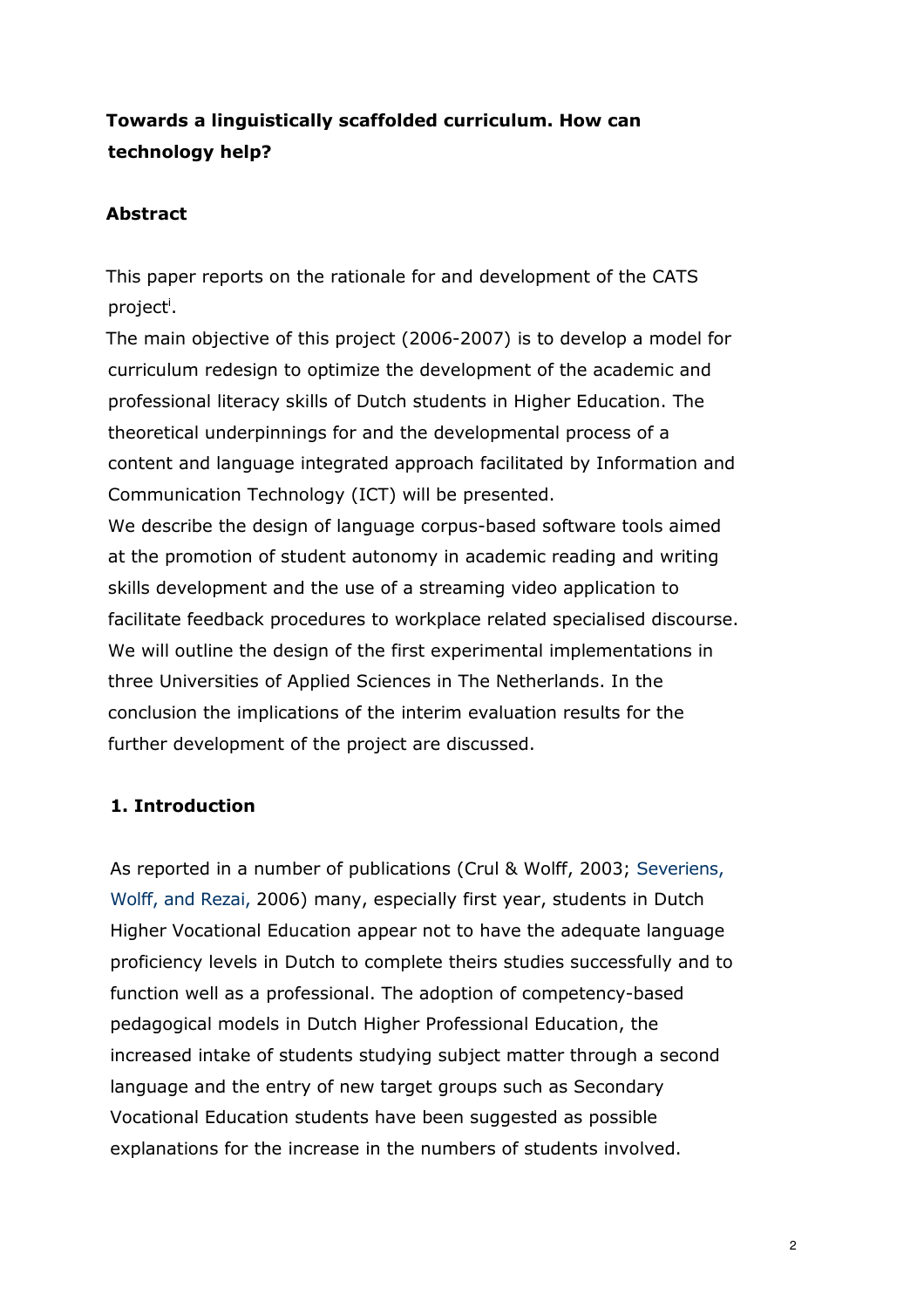The limited effectiveness of the current provision of support in Dutch language proficiency and study skills for students at Hogeschool Utrecht (HU) and the need to maintain educational quality levels motivated the University Board to address this problem. The Research Centre for Teaching in Multicultural Schools at the HU Faculty of Education was invited to come up with ideas for improvements. Inspired by local implementations of content based teaching in primary and secondary schools (Hajer, 2005) and by similar models for higher education (Crandall & Kaufman, 2002) a new approach was defined. The Centre has developed plans that offer alternatives to the limitations of the current practice such as: hardly any transfer of skills due to the remedial model applied and no focus on domain specific language possible because of mixed discipline student groups. To realize improvements interventions are proposed at four levels: university administration, faculty management, lecturers and students. Key pedagogic strategies in this integrated curriculum model are the raising of awareness of students' personal proficiency levels through diagnostic procedures, definition of linguistic demands of curriculum tasks, extension of subject teachers' repertoire of related didactical skills, empowerment of student autonomy and peer tutoring and assessment. For more information see Gangaram Panday, Beijer, & Hajer (2007).

The heterogeneity of student cohorts in terms of language proficiency levels and the need for further individualisation due to the transformation to demand driven curricula call for solutions with high levels of flexibility. To cope with these demands the possibilities of ICTsupport for an integral approach to language development were researched. In Beijer, Hajer, & Koenraad (2004) technologies are identified that can support the main pedagogical features of the Content Based Approach (CBA)-based model presented in this study: provision of (individualised) domain specific language input, facilities for active content processing and language production tasks involving functional focus on form and options for peer and tutor feedback.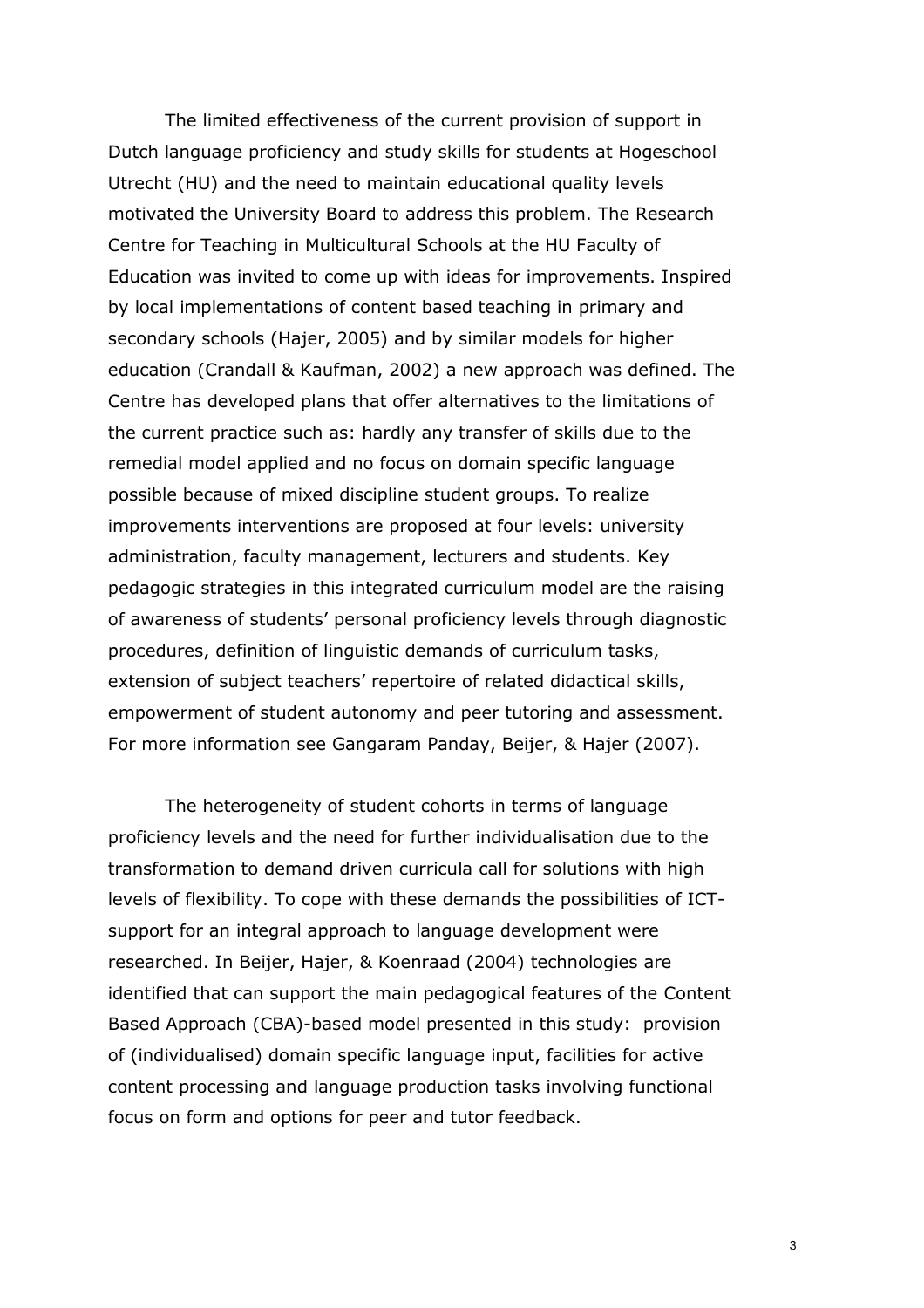On the basis of these ideas the CATS project was defined and received funding from the Digital University, a Dutch consortium of organisations for Higher Education.

To realise the project's goals (i.e. providing support for the objectives at student level in the wider language development project (Gangaram Panday et al., 2007: 4) run by the Centre) and related deliverables specific work packages were defined. They respectively addressed the selection of ICT-applications and the development of additional technologies, design of curriculum experiments and the production of the related materials and methodologies. Evaluation of the project and the use of the tools in the various experimental courses was planned to lead to the realisation of the key deliverable of the project: an overview of the implications of pedagogical re-engineering of (a part of) the curriculum and practical guidelines to help other organisations with the implementation.

In section 2 we will first describe the software that is being used and developed in the project and discuss the related design principles and selection criteria. Then, in section 3, we briefly outline the settings in which the software and materials were piloted. In section 4 we summarise the evaluation research design and we conclude with some reflections on the interim experiences and results in section 5.

#### 2. Software Selection and Development

Processing of subject content can be a challenging task for students initially studying a new discipline as words used in academic (written) texts are often less frequent and less generic and therefore more difficult than those in (spoken) everyday language. Also, words in academic language often have a different or a more specific meaning than (the same) words in everyday language (Hajer et al., 1995; Schleppegrell, 2001). Students in tertiary education have to learn specific terminology and concepts to be able to complete their education. Students from ethnic minority groups and students from families with a low socio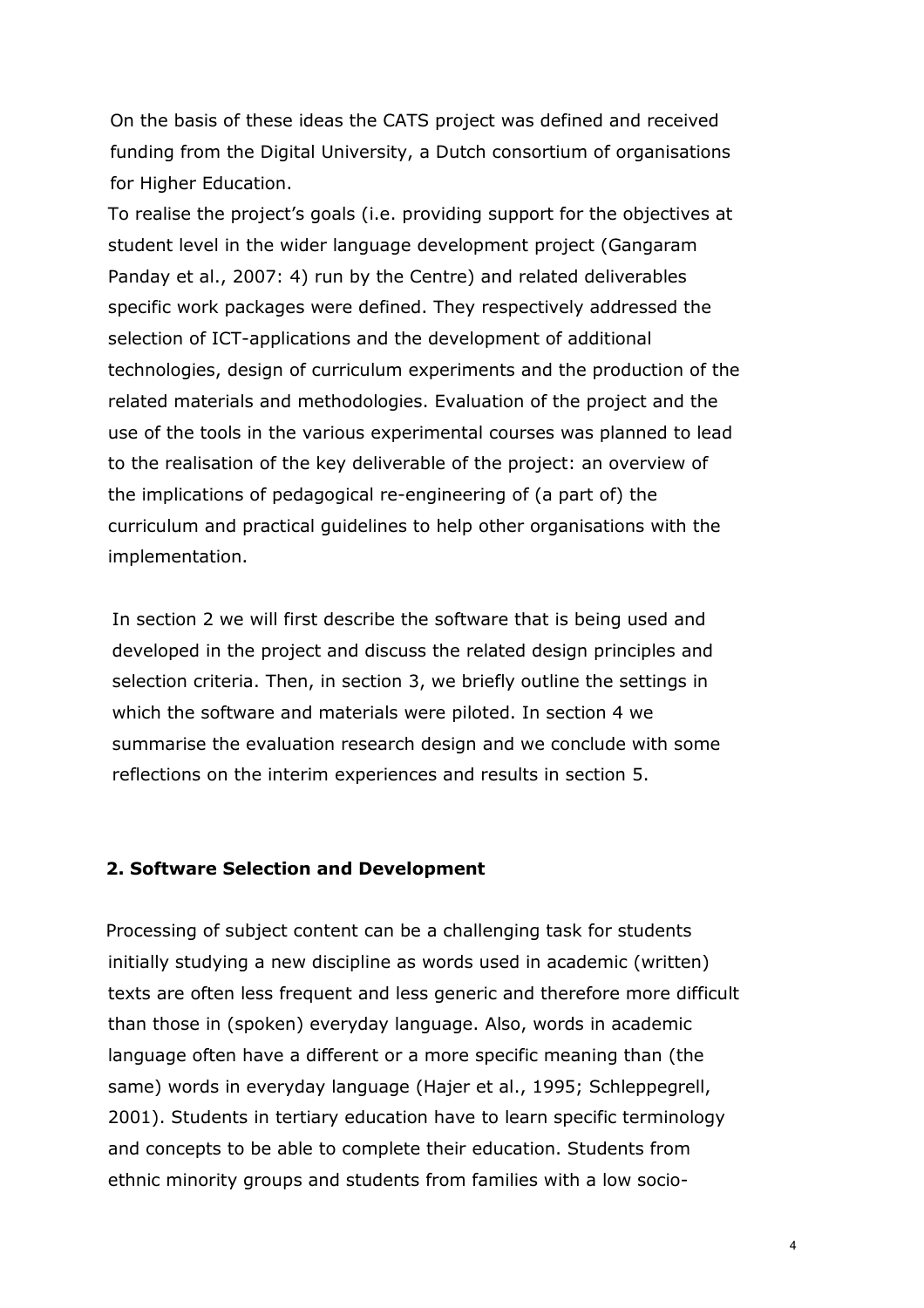economic status face a double problem when they enter higher education. Their vocabulary is often smaller than that of Dutch L1 students. Therefore, they might have more difficulty understanding the reading materials. In addition, they have to learn great numbers of new words through reading those texts.

A first concern in the CATS project was therefore to develop tools that could support the efficient provision of domain specific content that meets demands like authenticity and currency (Mishan, 2005) and facilitate ways to present the learner with enhanced input e.g. by marking, modification and/or elaboration (Chapelle, 2003), and so would allow processing of subject content with a focus on meaning by providing glosses for obligatory vocabulary elements and flexible just-in-time lexical support for vocabulary acquisition in general.

To this end a number of software deliverables have been designed, developed and implemented in experimental sessions. The software applications are to a large extent inspired by work in the research project 'Models for Adaptive Second Language Acquisition' (MASLA) at Tilburg University . The project is targeted at the construction, implementation and empirical evaluation of models for computer supported second language acquisition (SLA). In these models factors such as the stable and dynamic characteristics of the users, human-computer interaction and interface design and content and situations for SLA are integrated. Applications are developed that focus on vocabulary acquisition. Students work online on lessons that are personalised and dynamically generated. A lesson is generated from a sequence of meaningful, comprehensible, texts that are enriched with meaning focussed annotations and learner tasks. For more information see Werf, Hootsen, Vermeer, & Suijkerbuijk (2005). These texts are selected from a large corpus of reading materials based on the vocabulary used in those texts. This approach is both in theory and practice very usable in designing tools for integrating content processing and language development. In CBA the focus is on domain specific meaningful input and annotations and tasks based on this input. Also, the 'open content' and automated material analysis tools using a large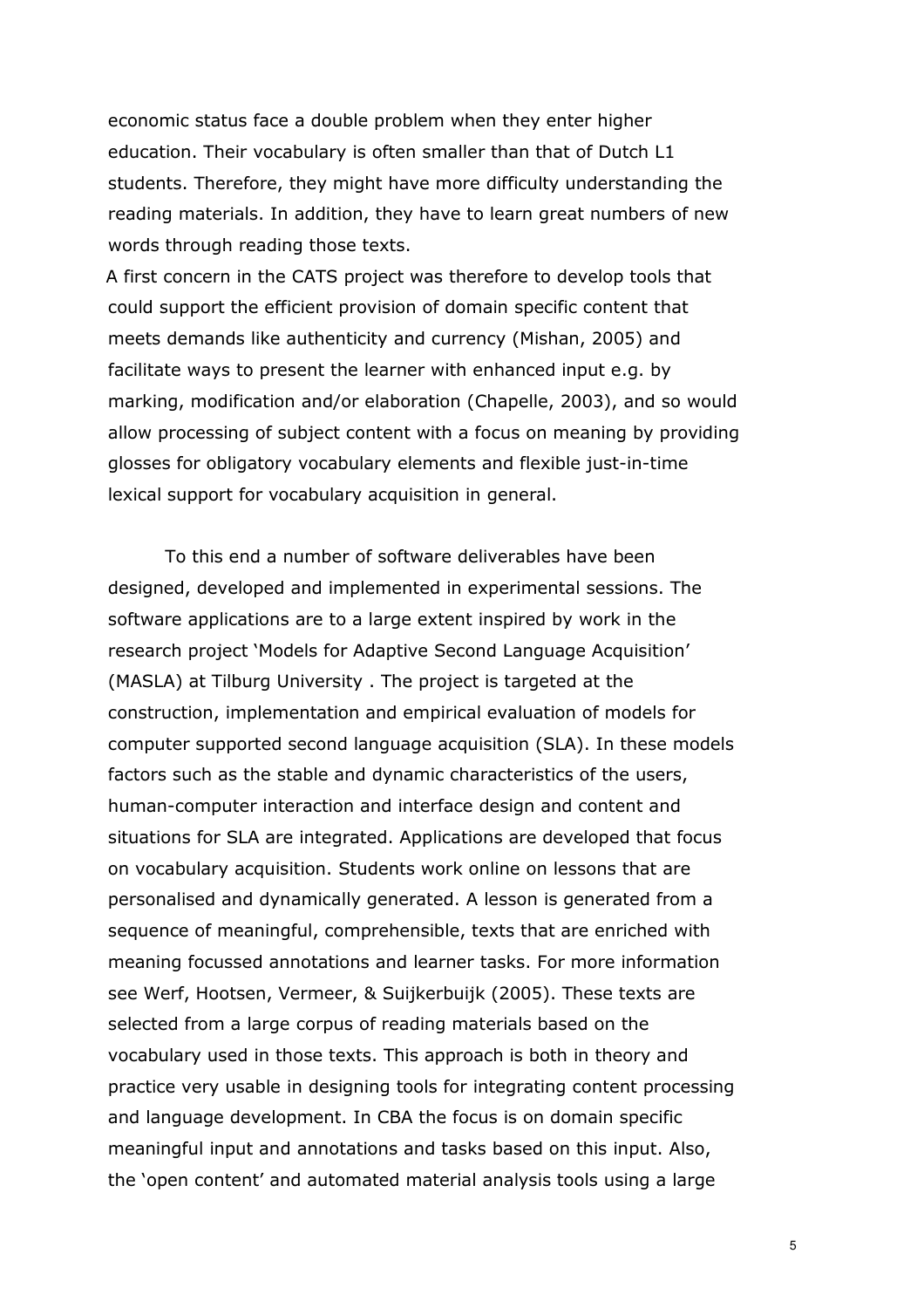general corpus of Dutch, the CELEX-corpus<sup>1</sup>, as applied in MASLA help in building domain specific implementations. This is described in further detail in the next paragraphs.

### Translating CBA principles to software requirements

The CBA characteristics and the general issues in supporting learners in a competence based curriculum have resulted in some essential requirements for the software that was developed. Next to the requirement that solutions developed in this project are sufficiently generic to make transfer to other disciplines feasible, scalability and learner autonomy are leading principles in this project and have led to the following specifications:

- 1. there should be a strict separation between content and support functionality based on this content;
- 2. users (both teachers and students) can add domain specific content, such as authentic texts;
- 3. for each form of learner support based on the content there must be an authoring function so that domain specific implementations can be designed. Yet, this authoring functionality should be the same over domains;
- 4. domain specific implementations should 'grow' both with the amount of content and teacher and student usage;
- 5. usable support should be reached with a minimum of time investment from both teachers and learners.

In order to meet these requirements a corpus-based approach was selected as a feasible solution. Corpus technology takes a collection of texts, a corpus, as its central unit of analysis and builds upon this corpus with analysis tools that provide information relevant for language pedagogy. Examples are frequency lists of the vocabulary used in the texts and common language patterns that can be identified in the texts. Student can 'query' a collection of texts and receive relevant examples

<sup>1&</sup>lt;br>1 http://www.ru.nl/celex/subsecs/section\_source.html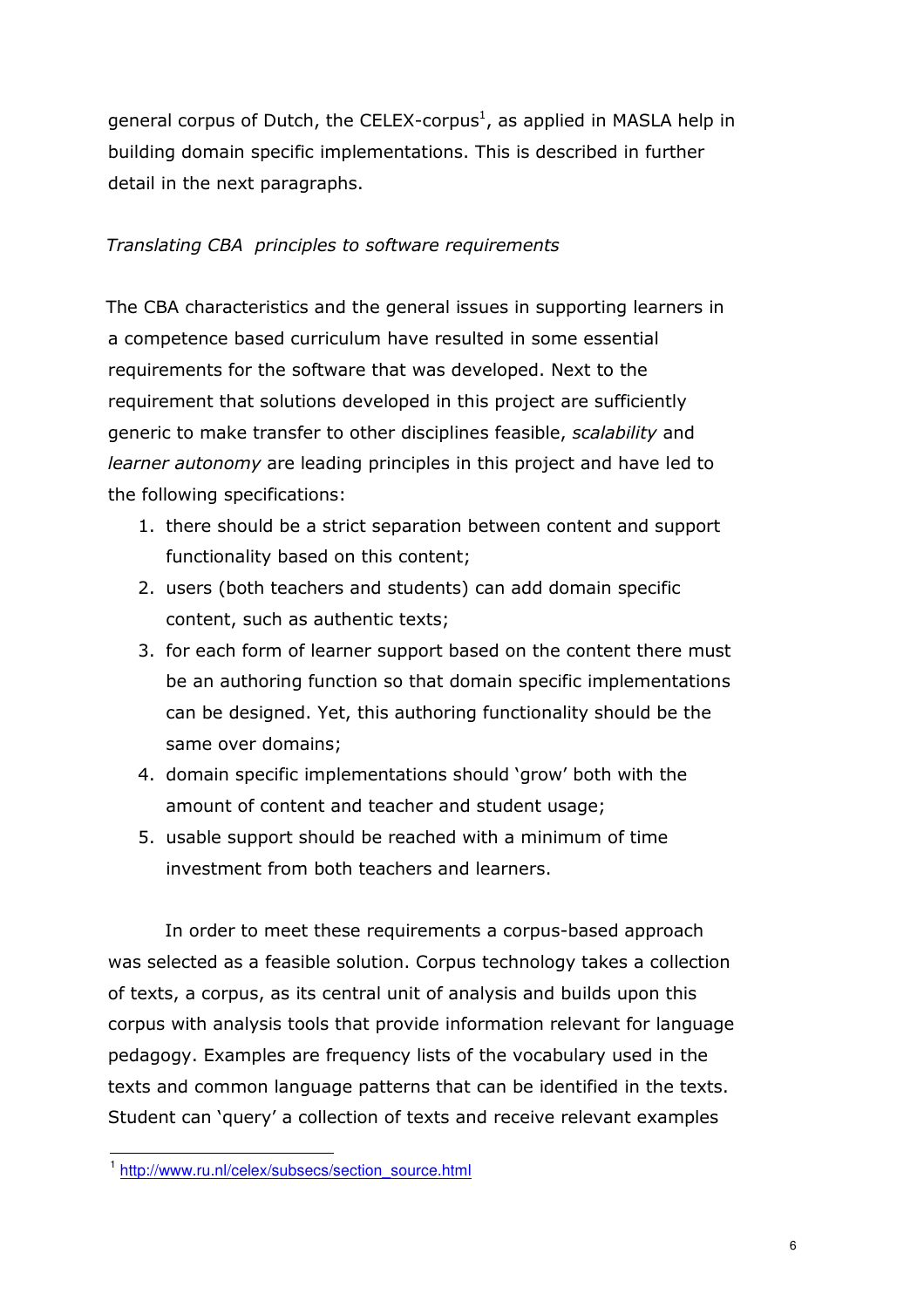of language use while carrying out pedagogic tasks such as the production of a professional document or the delivery of 'evidence based' peer feedback.

#### Deliverables: corpus software, annotation tools and tests

In the CATS software, corpus building functionality is the starting point for each domain specific implementation. First, users join an existing course, or create a new course. In a course, users can then upload and edit text materials, create annotation tasks for these texts, create tests, and sequence content blocks as lessons. The texts can be described using metadata field-value pairs, for example ' text type-reader' , and ' text goal-writing' . Based on these metadata fields users can create 'onthe-fly' subcorpora as a sub-selection of the complete corpus. An example would be a corpus of texts that contain only texts with a texttype 'reader', or texts that have been written by students only. Using subcorpora, users can compare language use in different text types, for example point out differences in patterns used by teachers or students, or syllabi and books. Also, the language used in a domain specific corpus can be compared to everyday language. Users can analyse these (sub)corpora using corpus linguistic technology: word frequency lists, concordancing and collocation tools.

However, a corpus and corpus inspection software alone are not enough for autonomous and effective use of these tools in a normal curriculum (Braun, 2006). Additional form and meaning focussed input, tasks and assignments have to be added in order to make instruction more effective. For this purpose the CATS project delivered an 'open annotation framework for teachers and learners'. In this framework, (parts of) corpus texts can be annotated with extra linguistic and/or contextual information. Both teachers and students can create annotated versions of corpus texts. Annotations and annotated texts have different roles in student tasks. Firstly, these annotated texts can be viewed as part of a reading exercise focussing on specific parts of the texts. Secondly, the annotations can be queried. For example, a student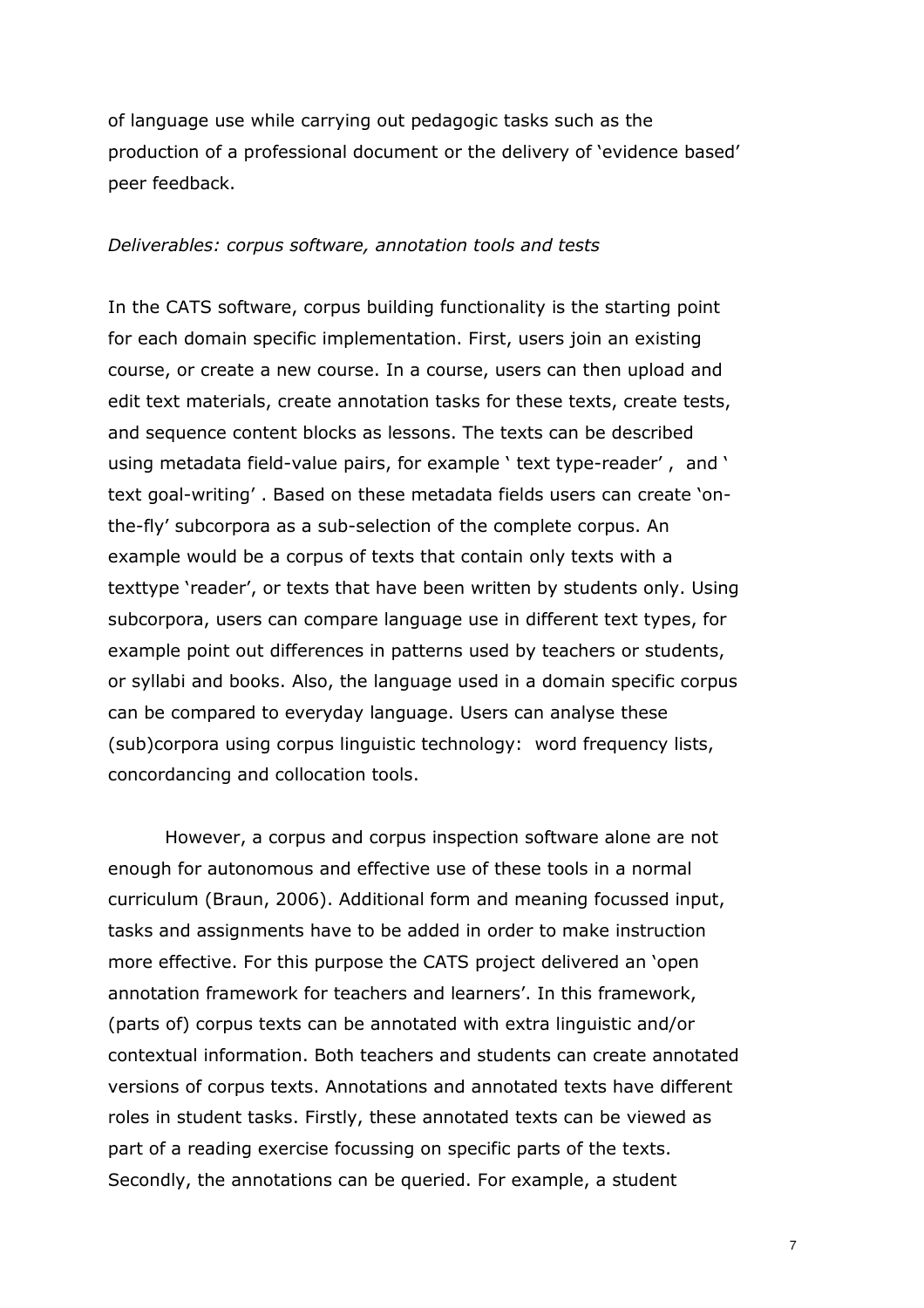working on an essay can query the annotation database for a list of examples of linguistically correct abstracts. Thirdly, students can be asked to create a specific type of annotated text themselves, focussing their attention on the structural features of a text. Both the annotations themselves and the results of student tasks based on them are valuable input to the corpus as a whole and serve as input for the creation of new content and tasks.

Teachers can create lessons that consist of sequences of authentic (annotated) texts, tests and tasks. Students can also build their own corpus by uploading their own writing materials or editing directly in an online text editor. These materials can be checked by a teacher and be published in the corpus being used in a particular course. To exploit the potential of the corpus tool even further with additional software components, a cloze test application was developed and used in combination with an online multiple choice vocabulary test module for the assessment of general and domain specific language proficiency. These also served to realise the evaluation activities as described below in the next section.

#### 3. Experiments

#### Focus on reading and writing

To test the annotation and corpus inspection tools an experimental course study will be run at the Faculty of Economics & Management in Utrecht. The study will take place in February 2007 during regular class hours in two to three consecutive weeks. Students' look-up behaviour when reading obligatory reading content and their comprehension of key concepts will be checked. Additional tasks involve writing a short summary of each of the texts, writing a number of annotations themselves, and answering several comprehension questions.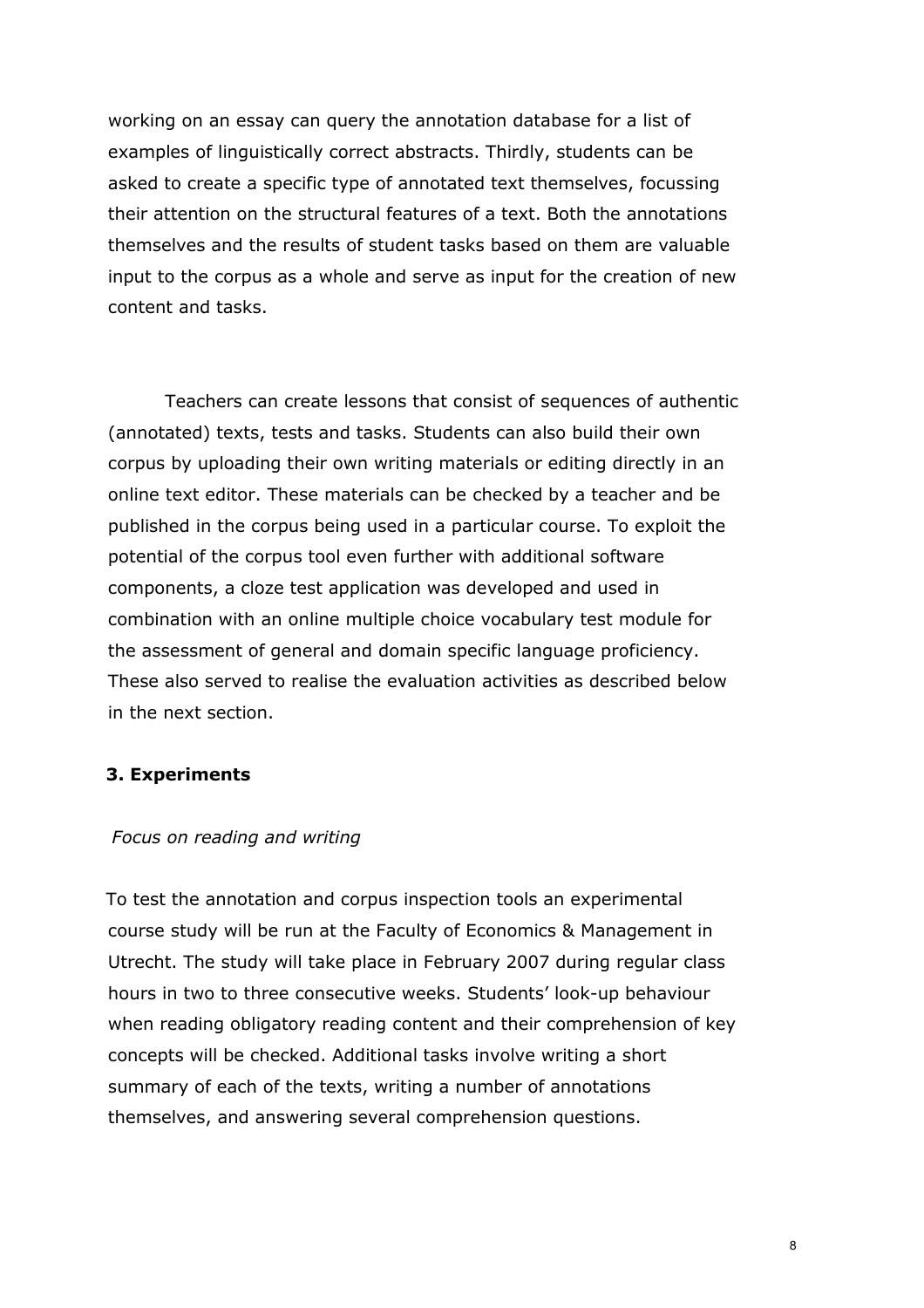The technology should also facilitate support for the development of student writing skills. The more so because in competency-based curricula assessment and testing methods increasingly involve the production of products that are current in the practice of the the students' future professional lives. This involves mastering the discourse of the professional community of the discipline one specialises in. A process that according to Wilkinson (2003) is slow and partly subconscious for mother tongue speakers. To develop domain-specific writing expertise sufficient input from reading of discipline specific content and adequate feedback on productive assignments are needed. For Second Language (L2) users the acquisition of this expertise is more complex. Here additional guidance in writing is needed and can lead to improved quality if closely integrated with the domain (Wilkinson, 2003).

Two contexts for piloting the corpus informed approach to the development of domain-specific writing competency have been selected. One in the Faculty of Education at the Rotterdam University of Professional Education and one at the Institute for Law at the Utrecht University of Applied Sciences. Studies at the latter organisation prepare for the qualification Bachelor of Law and lead to careers such as assistant in a solicitors' firm, court of law or community social services department. The experiment here aims to support students in learning how to write formal, professional letters. Activities involve reviewing structural elements, locating and annotating evidences of good/bad practice and providing peer feedback. Simons, Koenraad & vd Werff (2007) provide a more detailed description of these experimental desians.

#### Experimenting with software for orals skills

For the instrumentation of experiments with a focus on oral skills the online video application 'Digital Video for the Digital University' (DiViDU)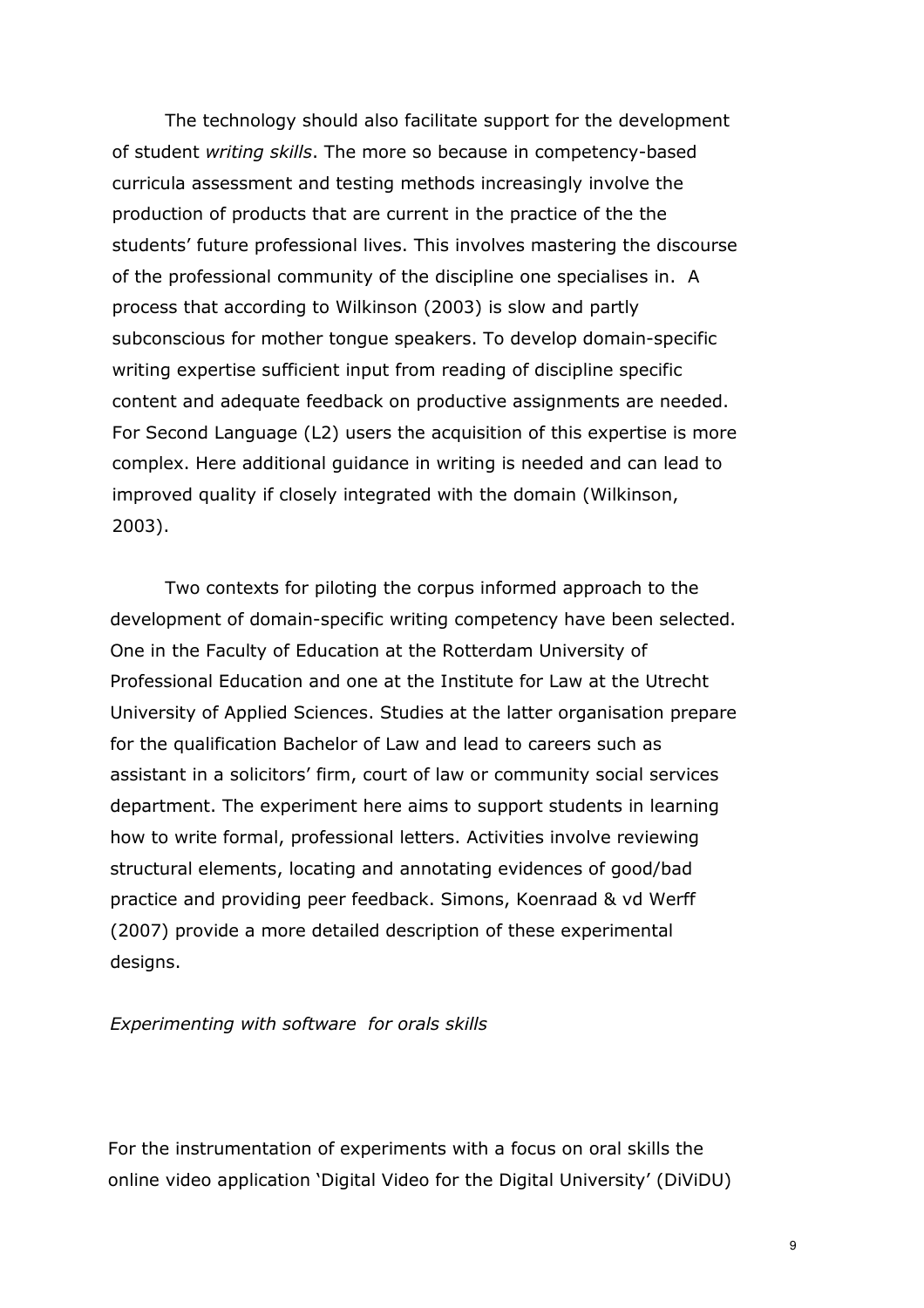was selected as it offered functionalities to help raise awareness of personal language performance and could facilitate monitoring and feedback processes. The application was designed to support learning from professional practice as it forms the basis for competence-based learning. It addresses the complex problem of the absence of frequent and meaningful interaction between practical experience and theory by providing a video-based learning environment which facilitates attention to theory, peer learning and coaching in the workplace. Central to a learning activity in DiViDU is a situation in professional practice that has been recorded on video. This could be a recording made by a student of his own or somebody else's (peer, expert) functioning in a professional context. The application supports task types for learning to analyze, learning to reflect and learning to demonstrate to what extent one has mastered a professional competency. As these play a crucial role in any tertiary professional education program, they allow the tool to be used generically (Kulk, Janssen, Gielis, & Kösters, 2006).

This and the fact that the web application had been successfully used for the development of reflective practice in a variety of professional contexts, among which teacher education and dentistry, led to the adoption in the CATS project as it was expected that the educational potential could be enhanced by including a focus on the realisation of discourse in complex professional contexts. Noticing, for instance, could be stimulated with the help of analysis tasks of model performances.

The Utrecht and InHolland Faculties of Health Care have been experimenting with software that offers a focus on orals skills in the Oral Hygiene curriculum. For this, an element aimed at the development of interactional skills to promote attitudinal and behavioural change in dental hygienic habits has been selected. Students will be asked to analyse and react to recordings of model and peer sessions with patients and select fragments from personal recorded sessions that in their view demonstrate their competent professional behaviour and the related, specific linguistic aspects involved.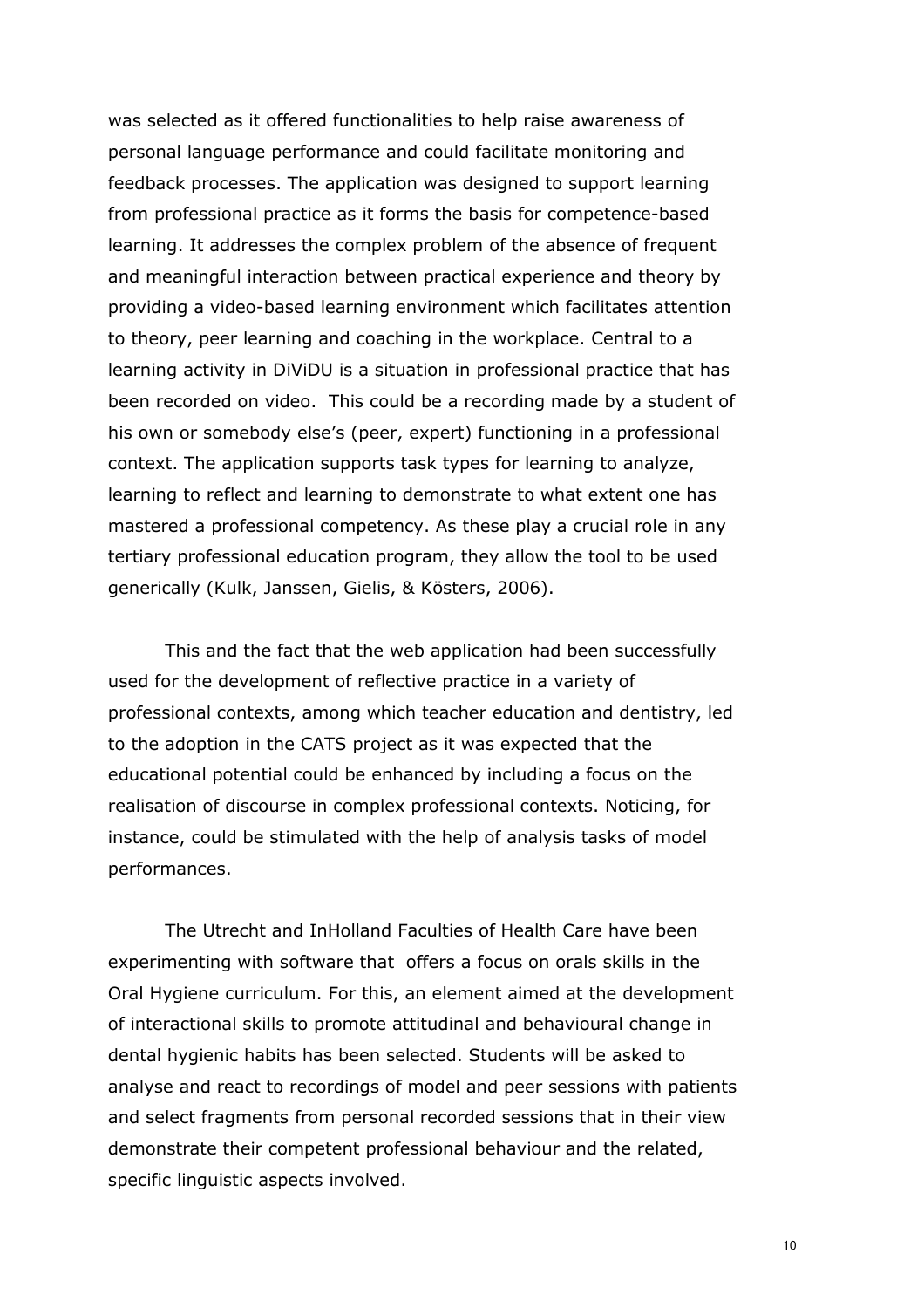#### 4. Project Evaluation

During the academic year 2006-2007, several experiments will be done to test the effectiveness and usefulness of the ICT tools that were developed. These will be measured in terms of improvement of students' language proficiency in general and in terms of academic language, and also in terms of the ability of students and teachers to use the tools and their appreciation of the tools.

Firstly, both at the beginning and at the end of the academic year, students will be given a number of tests to determine their language proficiency and their insight into their own proficiency. In addition, at the beginning of the academic year they are asked to fill in a questionnaire about their language background. The first test is a ninety-item general multiple choice vocabulary test, since vocabulary is thought to be one of the most important factors in language proficiency (see e.g. Laufer, 1992; 1997; Nation, 2001). Furthermore, students are given two cloze tests, one general and one subject-specific test. In these tests, both word knowledge and knowledge of spelling rules are tested. Finally, students are given questionnaires in which they estimate their own language proficiency. The results of these tests at the beginning of the academic year are analysed to determine which students fall within the category of low proficiency students and therefore need extra support. Furthermore, the results at the beginning of the academic year will be compared with those at the end of the academic year to test students' progress.

Secondly, to test the tools for each part of language proficiency (reading, writing, and oral proficiency), data will be collected from the various experiments described before try and find answers to the following questions:

At student level:

- Do students use the support that is offered to them?
- Do students find the materials useful and easy to use?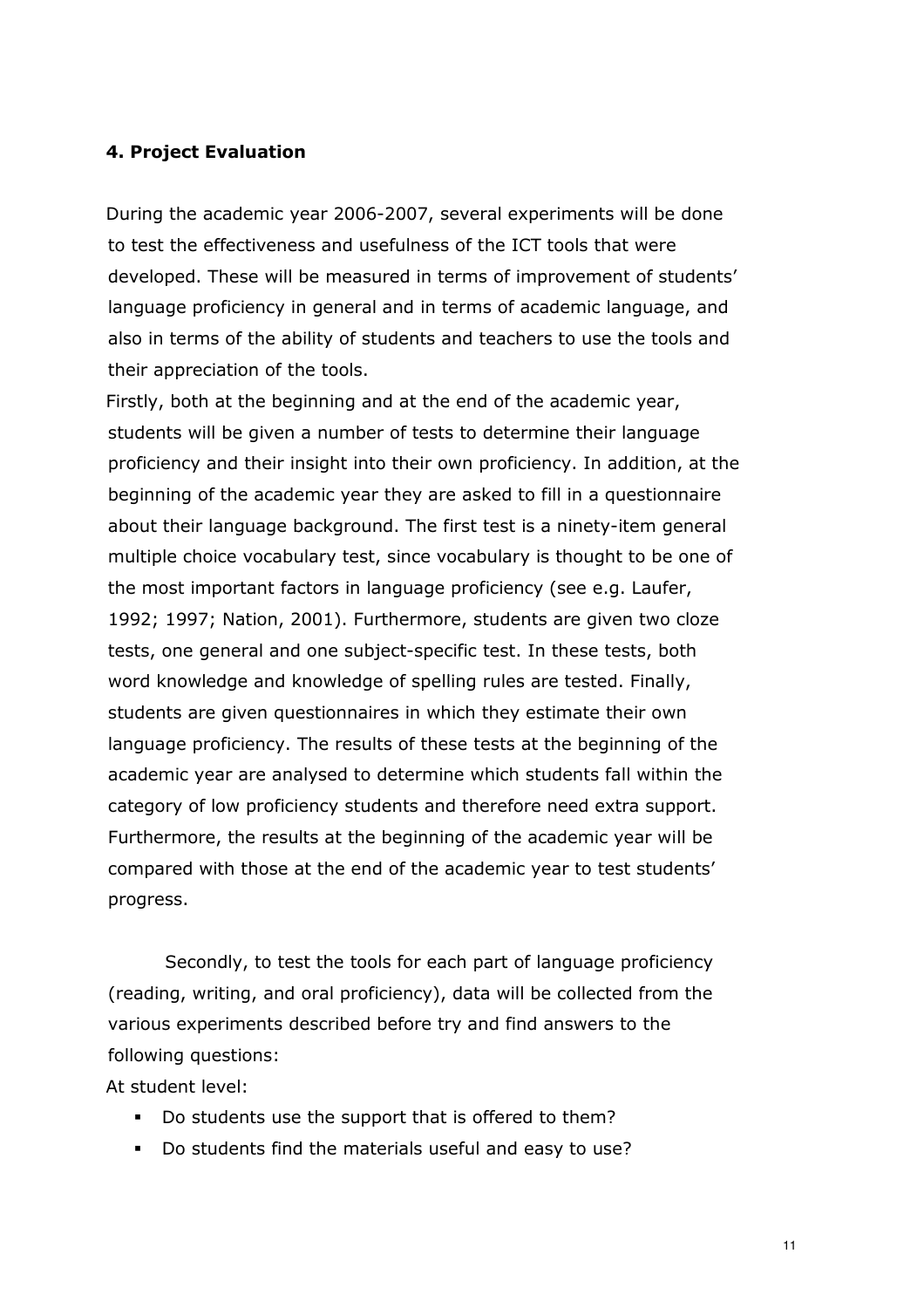- Do students improve their language competencies for study and profession?
- Does the autonomy of students increase: do they have more insight in their own language proficiency and in the way they can improve this?

At the level of the teacher:

- Are teachers better able to analyse the problems students have with language and to describe the competences students need in their study and work?
- Have teachers improved their didactic skills to support students' development of language skills?
- Do teachers find the materials and tools that are offered useful and easy to use?

Though the experiments described here have not all been carried out yet, some preliminary results will be presented in the next section.

## 5. Discussion

Our experiences with the use of ICT in a linguistically scaffolded curriculum strengthen our motivation to further research its potential. However, several conditions have to be fulfilled to make this pioneering stage to a success. The first experiments show that preliminary activities such as student needs analysis and the specification of linguistic demands in curriculum tasks need expertise, time and attention. Also, as seen in many innovative ICT projects, the professional development of language experts and content teachers is crucial for the adoption of the new methods in the curriculum. Both faculty staff and students need training in software use and –equally important- need to understand the related pedagogical concepts and methodology. All involved need to develop additional 'linguistic' information literacy skills. In this respect involvement of content teachers in software development and related task design appears a good strategy to reach these goals. For more detailed information on the actual experiments and an analysis of the evaluation data, including user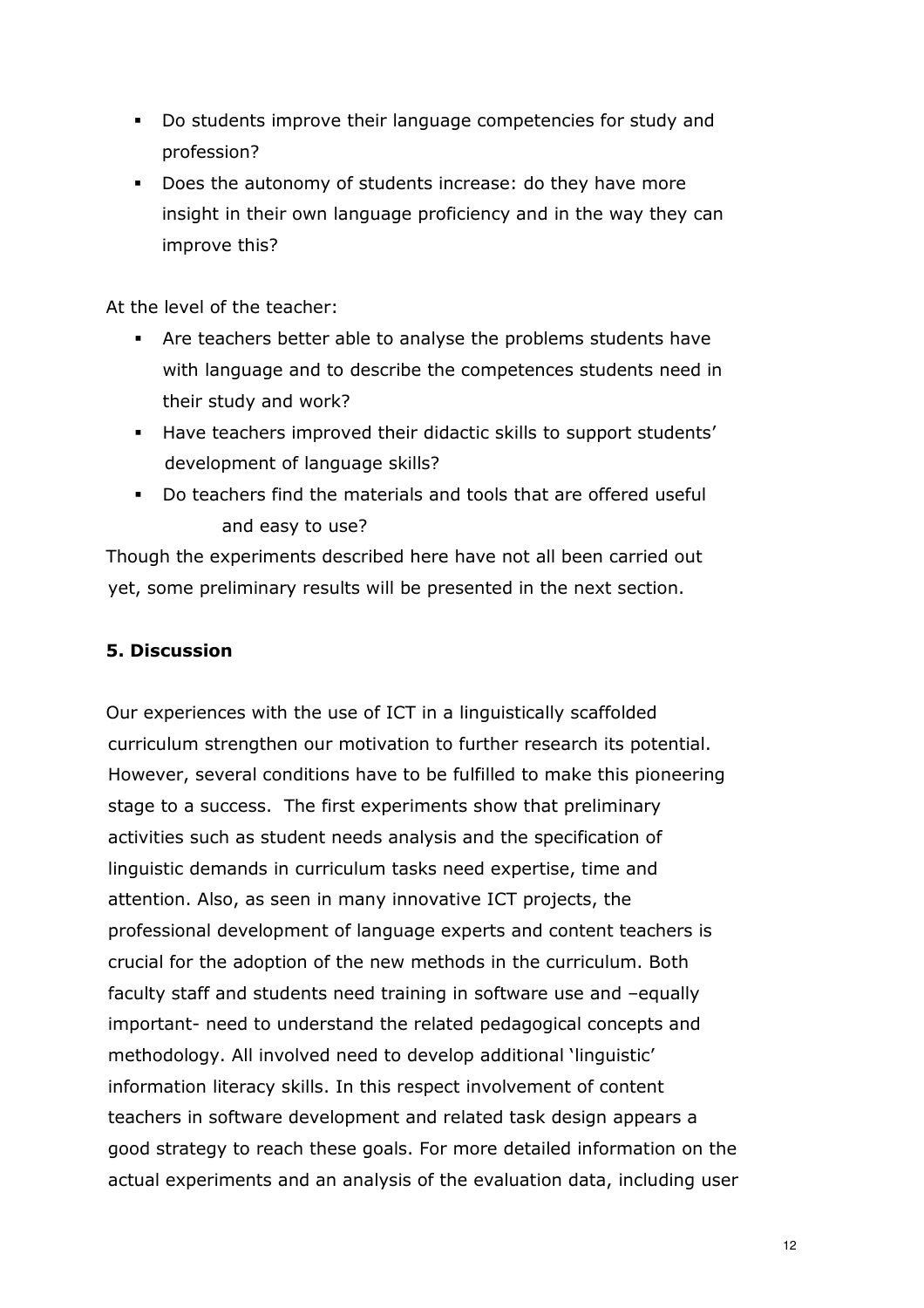appreciation of the software tools, see (Simons, Koenraad & van der Werf, 2007).

Material collection for corpus development has proven to be harder than expected. Publishers, NGOs and commercial firms appear very reluctant to provide content and authentic documents in digital form. This despite our written testimonies guaranteeing fair use only and the application of anonymisation protocols. Resource development so far has therefore been largely dependent on products produced by senior students at the faculties involved. But since we expect useful content to become increasingly available on the web (open source educational content, professional e-zines, community of practice portals, relevant social software content) we also plan to do some follow-up experiments using RSS-feeds and dedicated webcrawling tools for corpus development such as BootCaT (Baroni, Kilgarriff, Pomikálek, & Rychlý, 2006). The hope is that the examples of pedagogically informed corpus use as developed in the CATS project will help in building a case for future open content initiatives.

The collection and/or development of a wide range of relevant discourse and textual resources (corpora, pedagogic annotation, video recording of expert behaviour, production of tasks) is a time consuming process. The project activities related to the applications used in this project were therefore deliberately developed to allow collaboration between institutions and teams. This is crucial for the critical mass needed to develop domain specific implementations of the content based framework. Content based curriculum development and (re)use is only feasible in a well organised community. The current project partner institutions are working towards a formal agreement to this end.

#### References

Baroni, M., Kilgarriff, A., Pomikálek, J., and Rychlý, P. (2006). WebBootCaT: instant domain-specific corpora to support human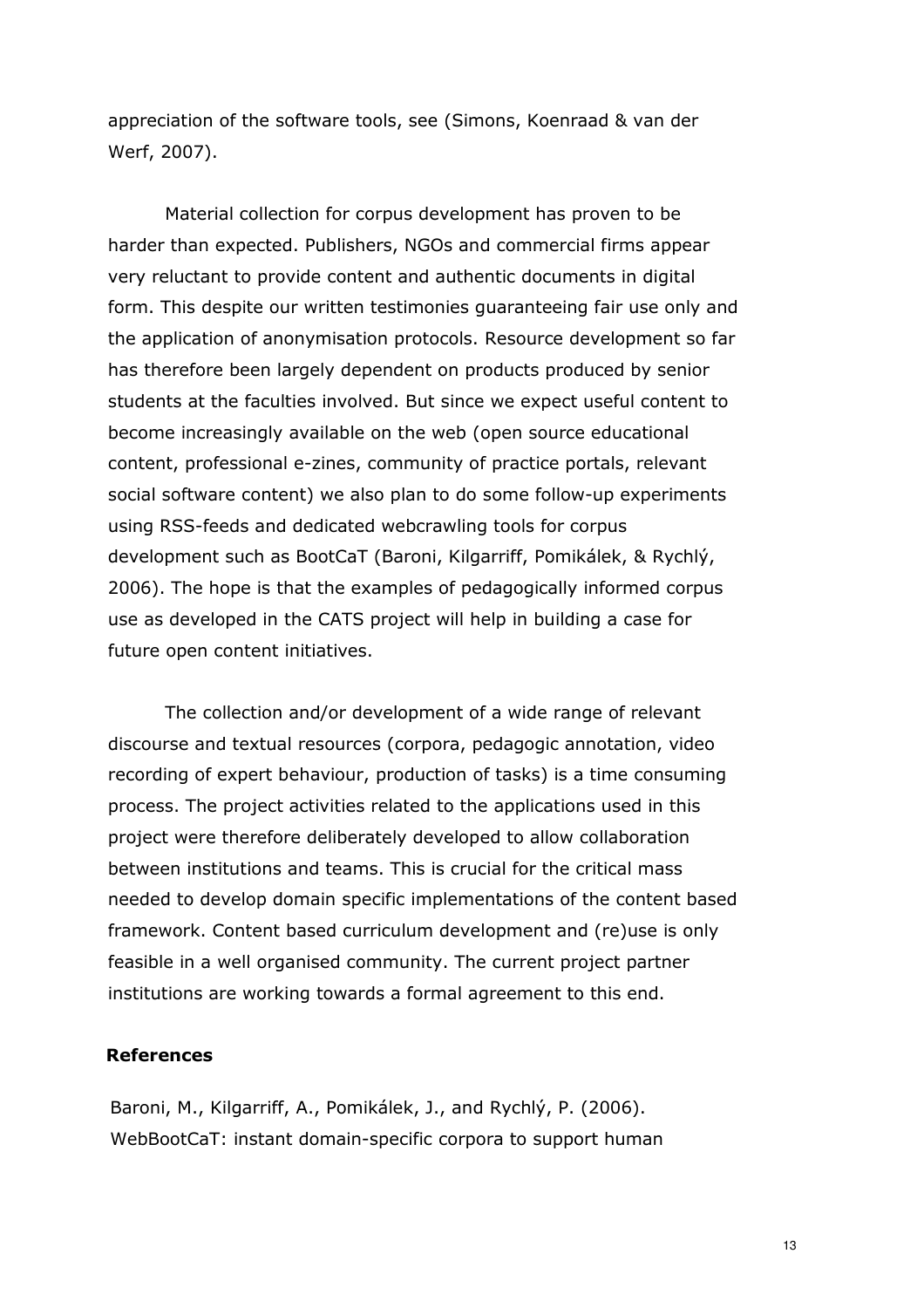translators. In Proceedings of EAMT 2006, Oslo: 247-252. Retrieved 13 November 2006 from: http://corpora.fi.muni.cz/bootcat/publications.cgi

Beijer, J., Hajer, M. and Koenraad, A.L.M. (2004). ICT-ondersteund Taalgericht Vakonderwijs in het Hoger Onderwijs. Vormgeving en bouwstenen in kaart gebracht. Utrecht: Digitale Universiteit. Available at: http://www.edia.nl/cats/documents.php

Braun, S., Kohn, K., and Mukherjee, J. (eds) (2006). Corpus Technology and Language Pedagogy: New Resources, New Tools, New Methods. (English Corpus Linguistics 3, ed. Thomas Kohnen and Joybrato Mukherjee) Frankfurt am Main: Peter Lang.

Chapelle, C. A. (2003). English Language Learning and Technology. Amsterdam – Philadelphia. John Benjamins Publishing Company

Crandall, J. and Kaufman, D. (2002). Content based Instruction in higher education. Maryland: TESOL.

Crul, M. and Wolff, R. (2003). Blijvers en uitvallers in het hoger onderwijs. Utrecht: ECHO

Gangaram Panday, R., Beijer, J., and .Hajer, M. (2007). Challenges of integrating academic and professional language proficiency in the curriculum. Experiments at the Utrecht University of Applied Sciences. In Proceedings of the ICLHE 2006 Conference.

Hajer, M. (2005). Taalgericht vakonderwijs: tijd voor een nieuw vijfjarenplan. Levende Talen Tijdschrijft, 6-1: 3-11.

Hajer, M., and Meestringa, T. (1995). Schooltaal als struikelblok: didactische wenken voor alle docenten. Bussum: Coutinho.

Kulk, R., Janssen, J., Gielis, A. & Scheringa, E. (2005). DiViDU - Learning from Professional Practice through Online Video. In P.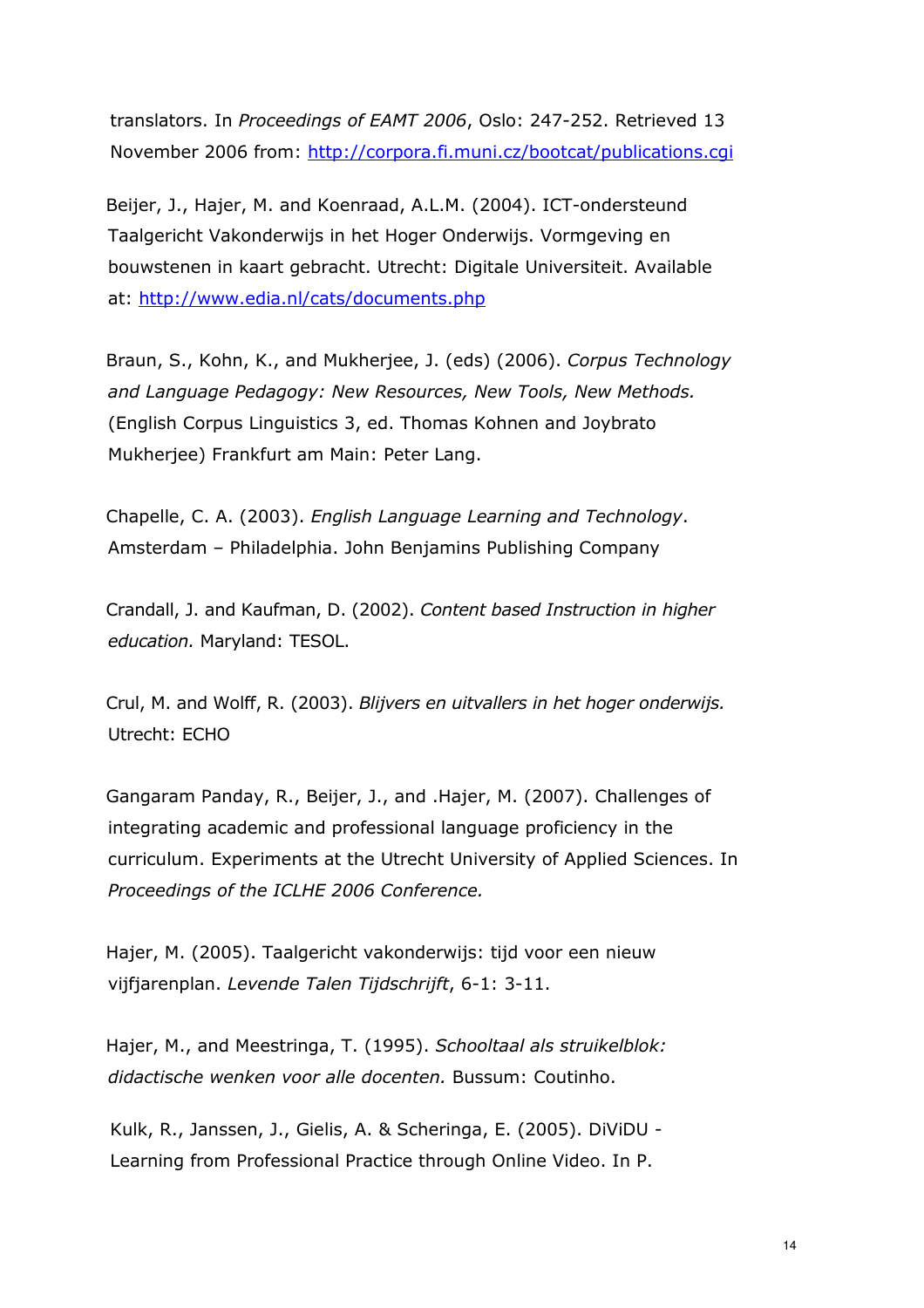Kommers & G. Richards (Eds.), Proceedings of World Conference on Educational Multimedia, Hypermedia and Telecommunications 2005 : 3199-3204. Chesapeake, VA: AACE. Retrieved 13 November 2006 from: http://dividu.ilo.uva.nl/docs/Learningfromprofessionalpratice.pdf

Laufer, B. (1997). The lexical plight in second language reading. Words you don't know, words you think you know and words you can't guess. In Coady,J. & Huckin,T. (eds.). Second language vocabulary acquisition. Cambridge, New York, Melbourne: Cambridge University Press, 20-34.

Mishan, F. (2005). Designing Authenticity into Language Learning Material. Bristol. Intellect

Nation, P. (2001). Learning vocabulary in another language. Cambridge: Cambridge University Press.

Schleppegrell, M.J. (2001). Linguistic features of the language of schooling. Linguistics and education 12 (4), 431-459.

Severiens, S., Wolff, R. and Rezai, S. (2006). Diversiteit in leergemeenschappen. Een onderzoek naar stimulerende factoren in de leeromgeving voor allochtone studenten in het hoger onderwijs. Utrecht: ECHO

Simons, M., Koenraad, A.L.M., and Werf, R. van der (2007). Technologies for a content and language integrated approach to dropout problems in Higher Education. Paper submitted for publication in the PALC 2007 Proceedings.

Available at: http://www.edia.nl/cats/documents.php

Werf, R. van der, Hootsen, G. J., Vermeer, A., and Suijkerbuijk, B. (2005). Automated user-centered task selection and input modification, Paper presented at the 2005 International Task Based Language Teaching conference. Leuven, Belgium